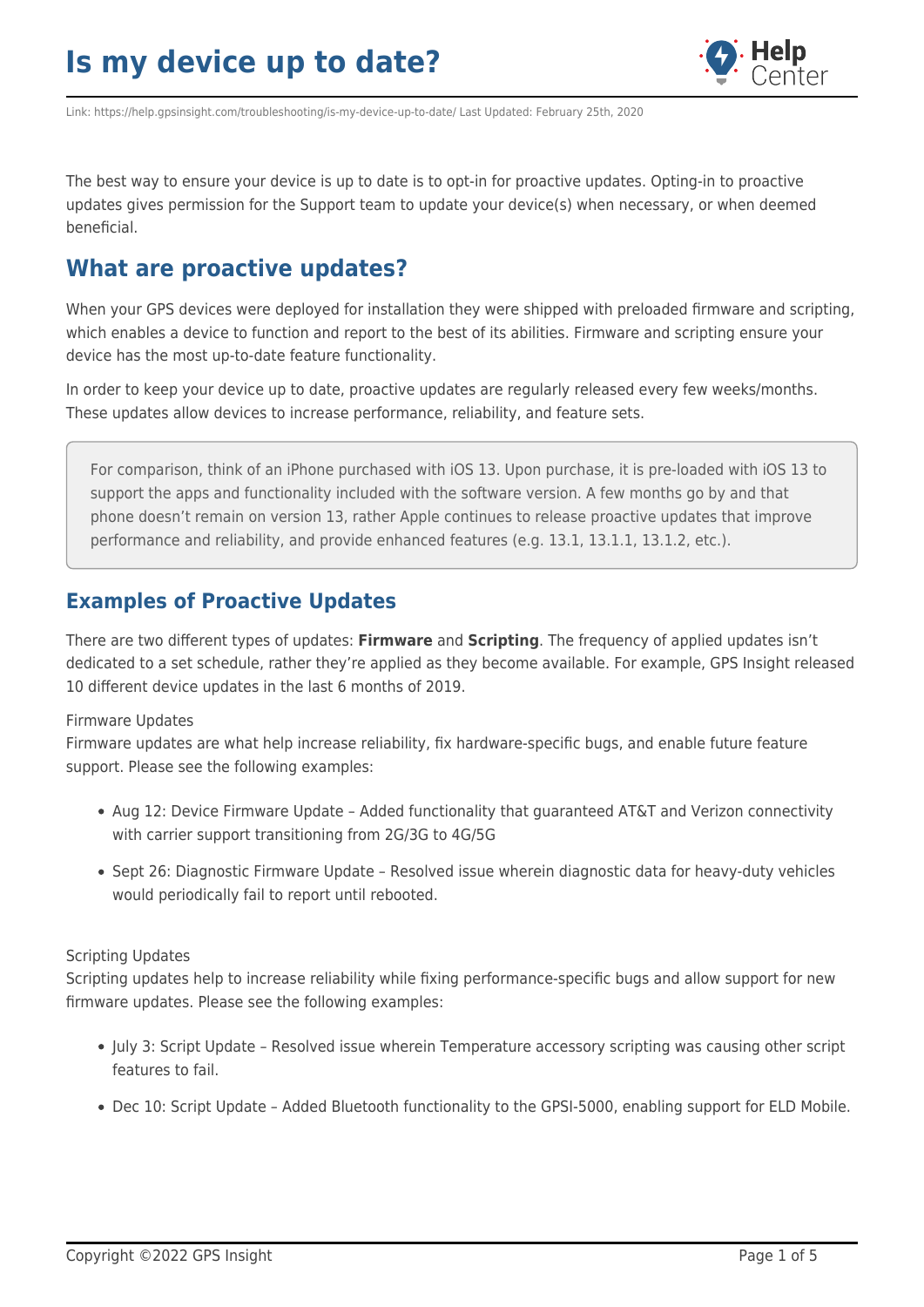

Link: https://help.gpsinsight.com/troubleshooting/is-my-device-up-to-date/ Last Updated: February 25th, 2020

## **What happens if I opt-in?**

Opting-in to proactive updates effectively gives permission for the Support team to update customer devices when necessary, or otherwise when it's deemed beneficial, based on the criteria listed in ["When will updates be](https://help.gpsinsight.com/?post_type=troubleshooting&p=19479&preview=true#cmd_device_toc_19479_8) [applied to my devices?](https://help.gpsinsight.com/?post_type=troubleshooting&p=19479&preview=true#cmd_device_toc_19479_8)" (see below).

**Note.** Typically, updates will not take place immediately after script/firmware release, and due to many factors (custom scripting requests, sufficient and stable reporting performance, fleet activity, etc.), we do not guarantee that every device in a customer's fleet will always be updated to the most current level of scripting and firmware.

### **What happens if I opt-out?**

Users who choose to opt-out of updates will see their devices continue to report and function in the same capacity seen after initial installation. Beyond that, future diagnostic functionality could be negatively impacted if the device is moved from one vehicle to another, or if the existing vehicle receives updates that affect the OEM parameters or other diagnostic interactions that are required of the device to report properly. Lastly, there are rare occasions wherein devices may require updates to help guarantee reporting on respective carrier networks (AT&T, Verizon, Rogers, etc.). In these critical scenarios, customers will still be contacted via email/phone to determine if they want their devices updated or not.

### **How do I opt-in after I've opted-out?**

Users who change their minds after initially opting-out can opt-in to updates. To do so, use the following instructions.

- 1. Click **More** from the right of your browser window.
- 2. Click **Device Updates** and check the box under **Opt-In**.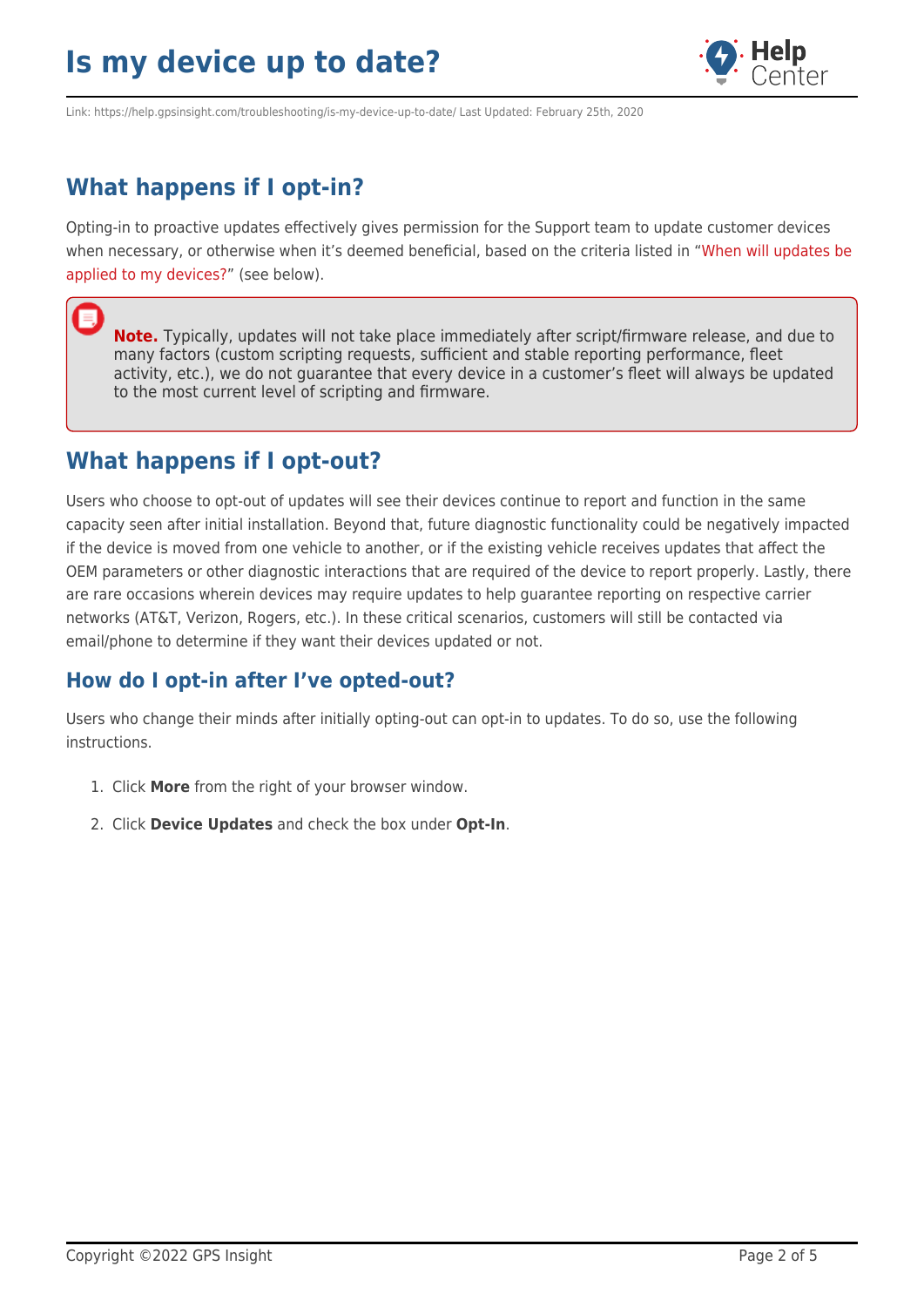

Link: https://help.gpsinsight.com/troubleshooting/is-my-device-up-to-date/ Last Updated: February 25th, 2020



Copyright ©2022 GPS Insight **Page 3 of 5**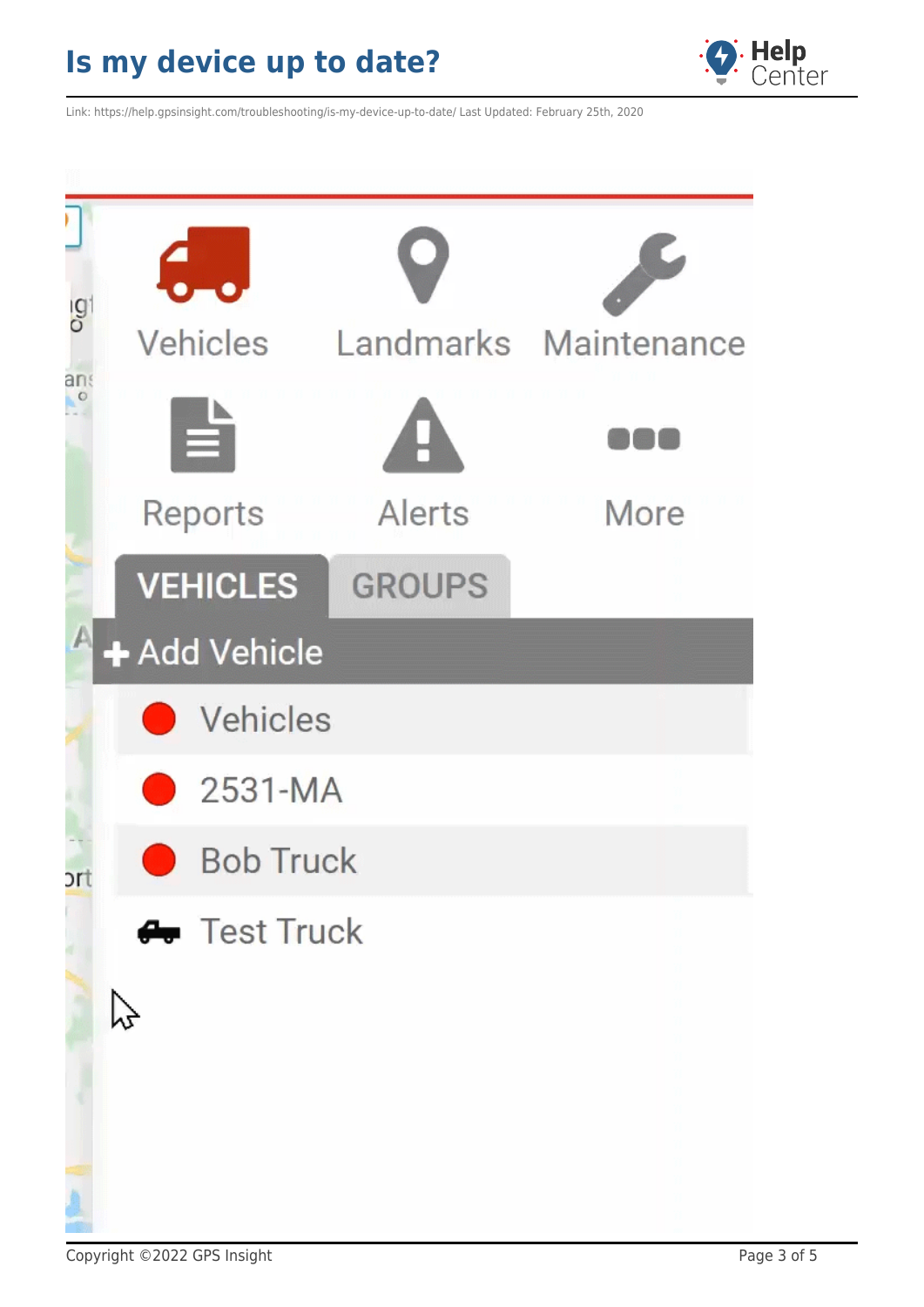

Link: https://help.gpsinsight.com/troubleshooting/is-my-device-up-to-date/ Last Updated: February 25th, 2020

- 1. Click **Change User Preferences** (wrench icon) at the top right of the browser window.
- 2. Scroll down to Proactive Device Updates and check the box next to **Opt-in**.
- 3. Click **Apply**.

|                | <b>HOS/ELD</b>                                 | <b>Exec Graphs</b>               | <b>Map Dash</b> | New Map                                                                             |  |  |
|----------------|------------------------------------------------|----------------------------------|-----------------|-------------------------------------------------------------------------------------|--|--|
|                | <b>Locale</b>                                  | Formats, units of measure, etc   |                 |                                                                                     |  |  |
|                | <b>Measurement Units</b>                       | US Standard $\sim$               |                 | Units for distances and speeds                                                      |  |  |
|                | Date Format<br>mm/dd/yyyy ~                    |                                  |                 | Specify the format for displaying dates.                                            |  |  |
|                | <b>Time Format</b>                             | 12-hour $\sim$                   |                 | Format for displaying time                                                          |  |  |
|                | <b>Duration Format</b>                         | Hours, 3 digits                  |                 | Units and decimal-precision of Stop Time,<br>Idle time, etc. in spreadsheet exports |  |  |
| nT             | <b>Vehicles</b>                                | Vehicle Labels, preferences, etc |                 |                                                                                     |  |  |
|                | Label                                          | - default -                      |                 | Override the standard vehicle name with<br>an attribute value. (edit)               |  |  |
|                | <b>Auto-Unassign Drivers</b>                   |                                  |                 | When a vehicle turns off, the current<br>driver of that vehicle will be unassigned. |  |  |
| ES<br>GI<br>80 | <b>Unassign Drivers Nightly</b>                |                                  |                 | At the end of every day, the current driver<br>of every vehicle will be unassigned. |  |  |
| $C \neq$       | Speed and time indicators<br><b>Maps</b>       |                                  |                 |                                                                                     |  |  |
| $\frac{1}{20}$ | <b>Speed Threshold</b>                         | $77$ mph                         |                 | Speeding vehicles are displayed on maps<br>with a brighter green icon               |  |  |
| Ä              | <b>Idle Time Threshold</b>                     |                                  | 3 minutes       | Idling vehicles are displayed blue after<br>this threshold, green before            |  |  |
| RI             | <b>Stop Time Threshold</b>                     | 60 days                          |                 | Stopped vehicles are displayed yellow<br>until this threshold, then red             |  |  |
|                | Out of Range Threshold                         | 90 days                          |                 | Out of range vehicles are displayed<br>orange after this threshold, blue before     |  |  |
| 0 Q            | Default speeds, timings, etc<br><b>Reports</b> |                                  |                 |                                                                                     |  |  |
|                | <b>Show Timezone Options</b>                   | ✔                                |                 | Show timezone in report options                                                     |  |  |
|                | Suppress Max Speed                             |                                  |                 | Suppress columns in all reports                                                     |  |  |

### **Are there any concerns over opting-in?**

GPS Insight works diligently to ensure all new updates are validated through a 3-tiered testing process, which includes both in-house and field testing. This process has provided a near-perfect success rate with final releases. That's not to say there have never been errors with a release; however, when those issues have